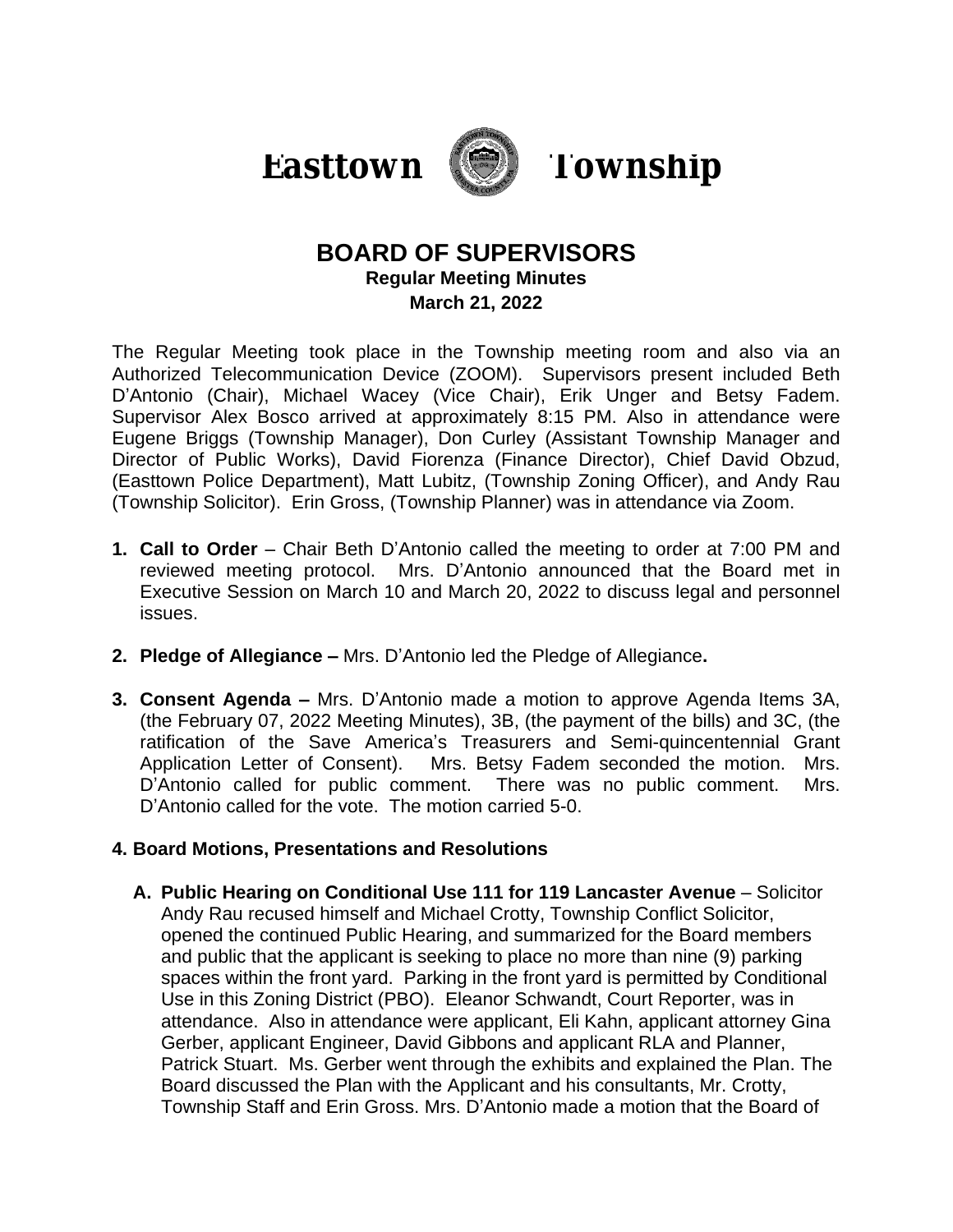Supervisors approve the Conditional Use Application 111, under Zoning Ordinance 455-74.B920, in accordance with the recommendation of the Planning Commission and the standard general conditions for conditional use relief imposed by the Township subject to: the plans incorporating striped or delineated pedestrian crosswalks, while not detracting from the historical character of the building; and the lighting along the frontage of the building complying with the Village of Berwyn Streetscape Design Standards. The motion was seconded by Erik Unger. The Applicant waived the MPC requirement of decision notification within 1 day. The Solicitor stated that the written decision will be issued within 45 days of this meeting. Mrs. D'Antonio called for public comment. Marc Heppe, 506 Newtown Road, commented on the plan. Mrs. D'Antonio called for the vote. The motion carried unanimously.

- **B. Consideration of Ordinance 449-22, Creating a Stormwater Management Advisory Committee** – Gene Briggs summarized the Ordinance noting that Mr. Rau has reviewed it. The Board discussed the Ordinance and noted one grammatical revision to section 3(a)(2) to change "the" to "an" unexpired term. Mrs. D'Antonio made a motion that the Board enact Ordinance 449-22, Creating a Stormwater Management Advisory Committee with the revision noted above. Alex Bosco seconded the motion. Mrs. D'Antonio called for the vote. The motion carried 5-0.
- **C. Accept Resignation of a Neighborhood Watch Volunteer** After a brief discussion with Mr. Briggs and Mr. Rau, the Board tabled this agenda item.
- **D**. **Consideration of Professional Service Agreement for Stucco and Roof Remediation at the Library** – Don Curley outlined the various repairs to the Library noting that they have exhausted the "quick fixes." The Board discussed the Library repairs with Mr. Curley. Alan Silverman, outgoing Library Director, discussed the current state of disrepair and the need for a solution. He will send the Board information on the solar panels study performed in the past. On motion by Mrs. Fadem, seconded by Mrs. D'Antonio, the Board authorized Mr. Curley to engage the Services of Janisak Biddle Architects as stated in their March 7, 2022 proposal for stucco and roof remediation at the Easttown Library. Mrs. D'Antonio called for public comment. There was no public comment. Mrs. D'Antonio called for the vote. The motion carried 5-0.
- **E**. **Consideration of Resolution 2022-11 Regarding Sale of Surplus Equipment** – Mr. Curley summarized that the Township no longer had a need for the old forklift as it has been replaced with a new one. The Township can sell surplus equipment via Resolution. Mrs. D'Antonio made a motion that the Board of Supervisors adopt Resolution 2022-11 regarding the sale of surplus equipment. Mrs. Fadem seconded the motion. Mrs. D'Antonio called for public comment. There was no public comment. Mrs. D'Antonio called for the vote. The motion carried 5-0.
- **F**. **Consideration of Revisions to Board of Supervisors Policy 110 – Township Authorized Groups and Board of Supervisors Liaisons** – Mrs. Fadem summarized this Policy, noting it goes in conjunction with Policy 116 – Township Work Groups and Board of Supervisors Members. Mrs. Fadem made a motion that the Board of Supervisors approve Policy 110 – Township Authorized Groups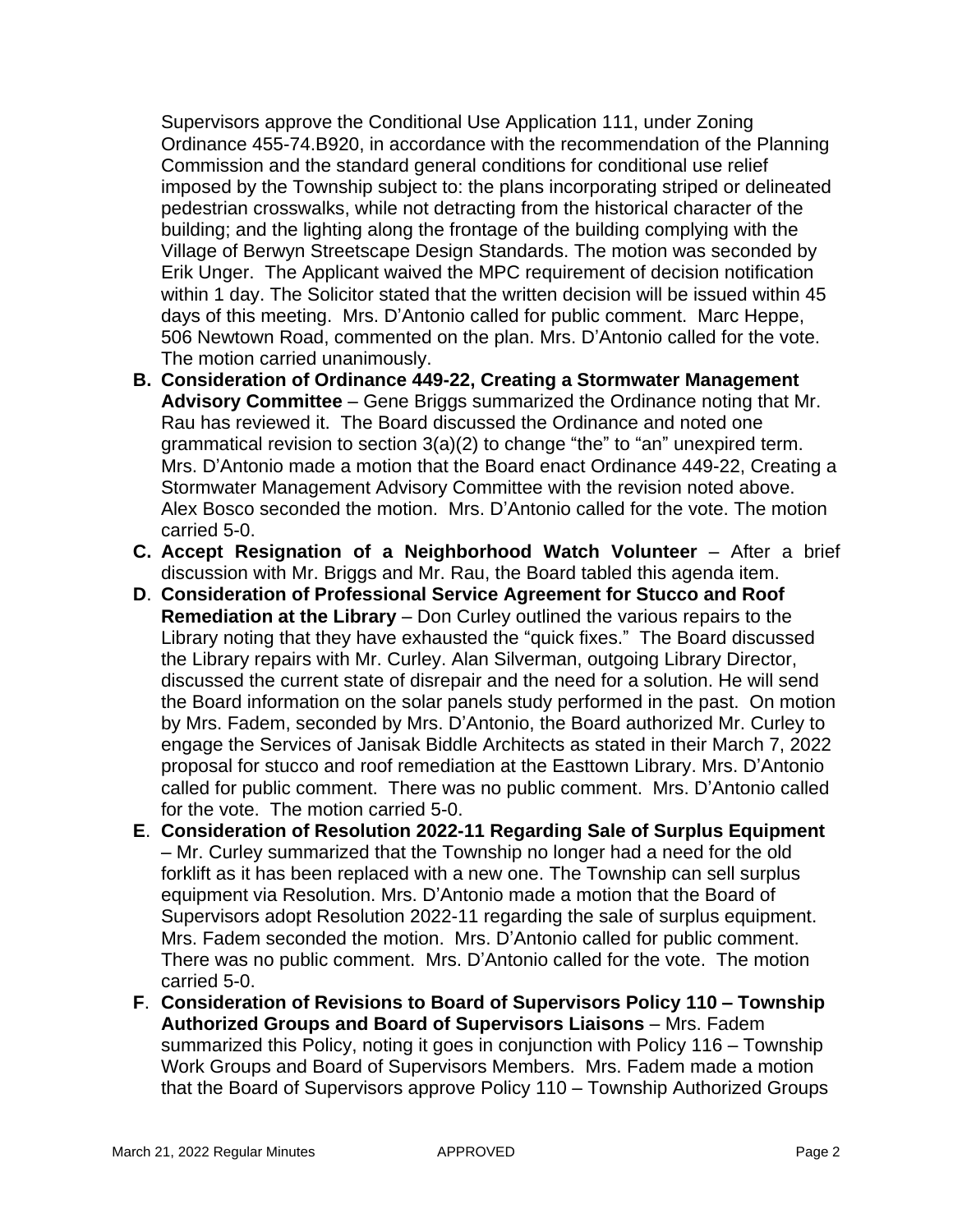and Board of Supervisors Liaisons. Mrs. D'Antonio seconded the motion. Mrs. D'Antonio called for public comment. There was none. Mrs. D'Antonio called for the vote. The motion carried 5-0.

**G**. **Consideration of Board of Supervisors Policy 116 – Township Work Groups and Board of Supervisors Members** – Mrs. Fadem outlined this Policy noting that it works in conjunction with just-adopted Policy 110. Mrs. Fadem made a motion that the Board of Supervisors approve Policy 116 – Township Work Groups and Board of Supervisors Members. The motion was seconded by Mr. Bosco. Mrs. D'Antonio called for public comment. There was no public comment. Mrs. D'Antonio called for the vote. The motion carried 5-0.

## **5. Departmental Reports**

- **A.** Finance David Fiorenza presented his report and answered questions from the Board.
- **B.** Planning and Zoning Mr. Curley presented the report and answered questions from the Board.
- **C.** Police Chief Obzud presented his report highlighting that the Department participated in a county-wide ballistic vest drive, through the Pennsylvania State Police, to support Ukraine.
- **6. Regular Township Business** There was no regular business.

# **7. Board of Supervisors Liaison and Work Group Reports**

- **A.** Parks and Recreation Board (PRB) Mrs. D'Antonio reported that at their March 15<sup>th</sup> meeting, Girl Scout Troop 4171 gave an informative presentation on their plan to install pet water bowls and to switch to biodegradable doggie waste bags at the Township Parks. They will continue to report as their project progresses. The PRB also discussed the Easter Egg Hunt, the concert series, the July  $4<sup>th</sup>$  festivities, the need for more volunteers, resurfacing the basketball court and replacing the backboard at Johnson Park. The next meeting is April 19th at 7 PM.
- **B.** Police Work Group Mrs. D'Antonio reported this group met on March 4<sup>th</sup> and discussed reviews, cars being outfitted, Tahoe's vs. Fords, the year-end report, training and using the web as a vehicle to bring visibility to the Police Department. The Board expressed sympathies to the families of the two recently killed State Police Troopers and thanked the EPD officers for their service.
- **C.** Library Board of Trustees (LBT) Mrs. Fadem reported that the Library Board met on February 22<sup>nd</sup>. The new Library Director, Amber Osborne, started on March 21<sup>st</sup>. The Board will honor outgoing Director Alan Silverman at its meeting on April 4<sup>th</sup>. On April 18<sup>th</sup>, Ms. Osborne will attend the Board of Supervisors meeting. The Library hours have changed and they are still seeking a new Head of Circulation. They also discussed the maintenance to the Library building.
- **D.** Fire/Emergency Medical Services Task Force Mrs. Fadem reported that only the Township members of the Task Force met on March 15<sup>th</sup>. They discussed the RACP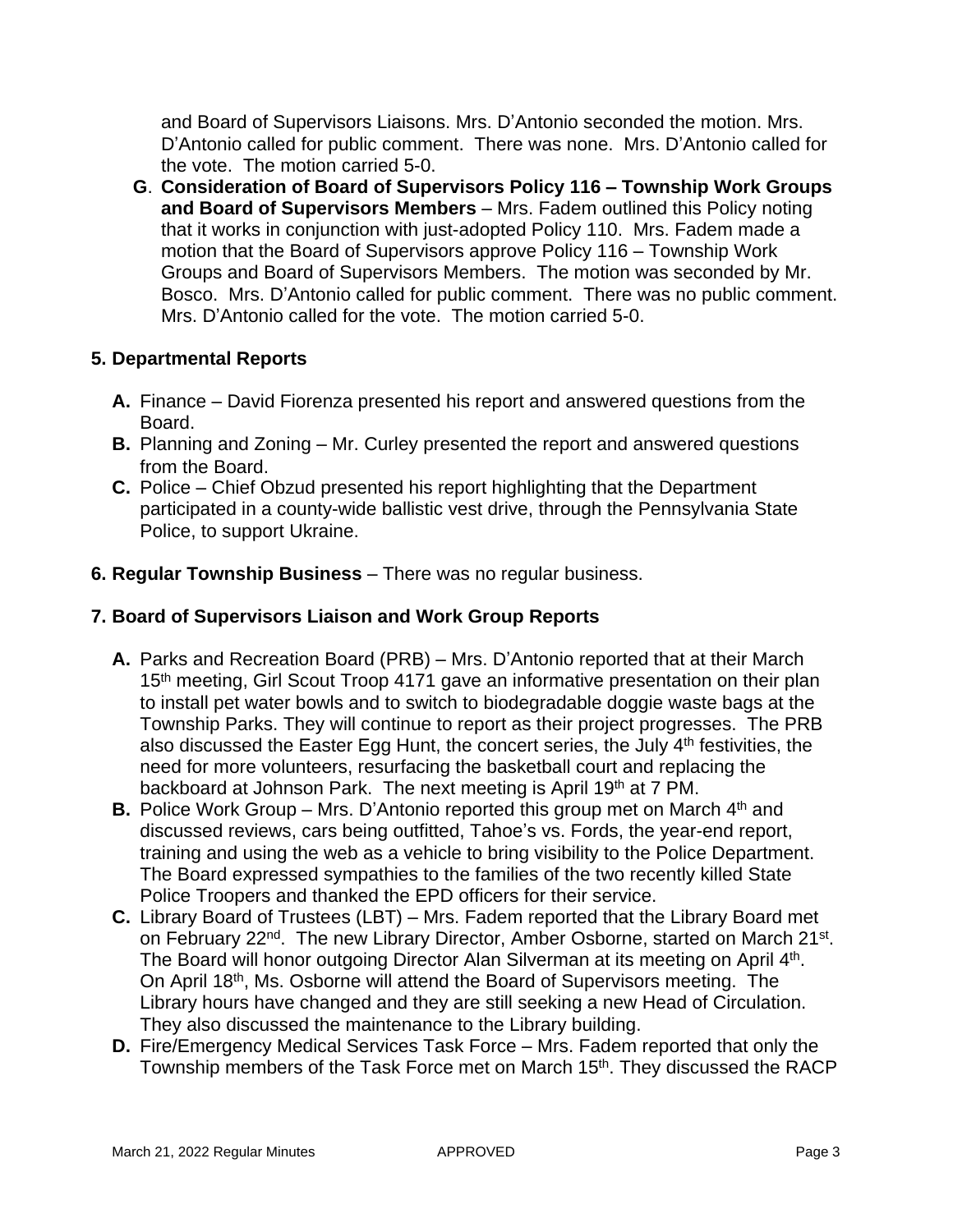grant (they had expected to hear something by February 8<sup>th</sup> but still no word) and their goals for 2022.

- **E.** Environmental Advisory Council (EAC) Mr. Michael Wacey reported that the EAC, at their February 24th meeting, discussed a variety of topics including a presentation on the loss of tree canopy in Berwyn. They have written an article on alternatives to road salt. On April 23<sup>rd</sup> they will be participating in the Darby Creek Clean-Up by hosting four (4) cleanup locations around the Township. They also discussed a compost swap program, a Native Plant Workshop on April 5<sup>th</sup>, the Open Space Plan and the amount of non-recyclable trash that is being thrown into the Trex Bins.
- **F.** Municipal Authority (EMA) Mr. Alex Bosco reported that the EMA met on March 8<sup>th</sup> and discussed the new camera purchase, the force main and the RFP for pipe replacement. Their next meeting will be on April 12<sup>th</sup> at 7 PM.
- **G.** Historical Commission (HC) Mr. Bosco reported that the Historical Commission met on March 9<sup>th</sup> and discussed the roof replacement at Historic Waynesborough, their article for the newsletter, 2022 projects, CLG certification and the existing vacancy. The next meeting is scheduled for April 13<sup>th</sup> at 7 PM.
- H. Planning Commission (PC) Mr. Unger reported that the PC met on March 1<sup>st</sup>. They discussed the crosswalk at Beaumont Elementary which led to a discussion on taking a structured approach to all potential crosswalks in the Township.
- **I.** Easttown Citizen's Advisory Committee (ECAC) Mr. Unger reported that ECAC met on March 14<sup>th</sup>. The Group focused on the Township Fees Project to study the appropriateness of Township fees and to compare Easttown's top 10 most-used service fees with other Townships to ensure they are in line**.**
- **J.** Finance Work Group Mrs. D'Antonio reported that their first meeting was on March 9<sup>th</sup>. They discussed goals for 2022 and new funding strategies. Their next meeting will be sometime in April.

## **8. Other Business**

- **A. Planning Commission Roles and Responsibilities** Mrs. D'Antonio summarized the goal of this discussion was to figure out what exactly is the purview of the Planning Commission and how do they align with the MPC in an effort to facilitate the PC finding more time to work on Township initiatives. Matt Lubitz prepared a document detailing the roles and responsibilities of the Planning Commission. He and Mr. Rau answered questions from the Board. The Board asked the staff to get additional information including asking the Planning Commission for their input and they will discuss this again at an upcoming meeting.
- **B.** Other Mr. Wacey asked about financial reporting for the Library including payroll and personnel. He is also interested in further discussing groundwork for a fire tax.

### **8. Announcements**

Mrs. D'Antonio read the following announcements:

The following meetings are scheduled and will be held in the Township meeting room with an option to attend the meeting virtually. Please visit the Township website at